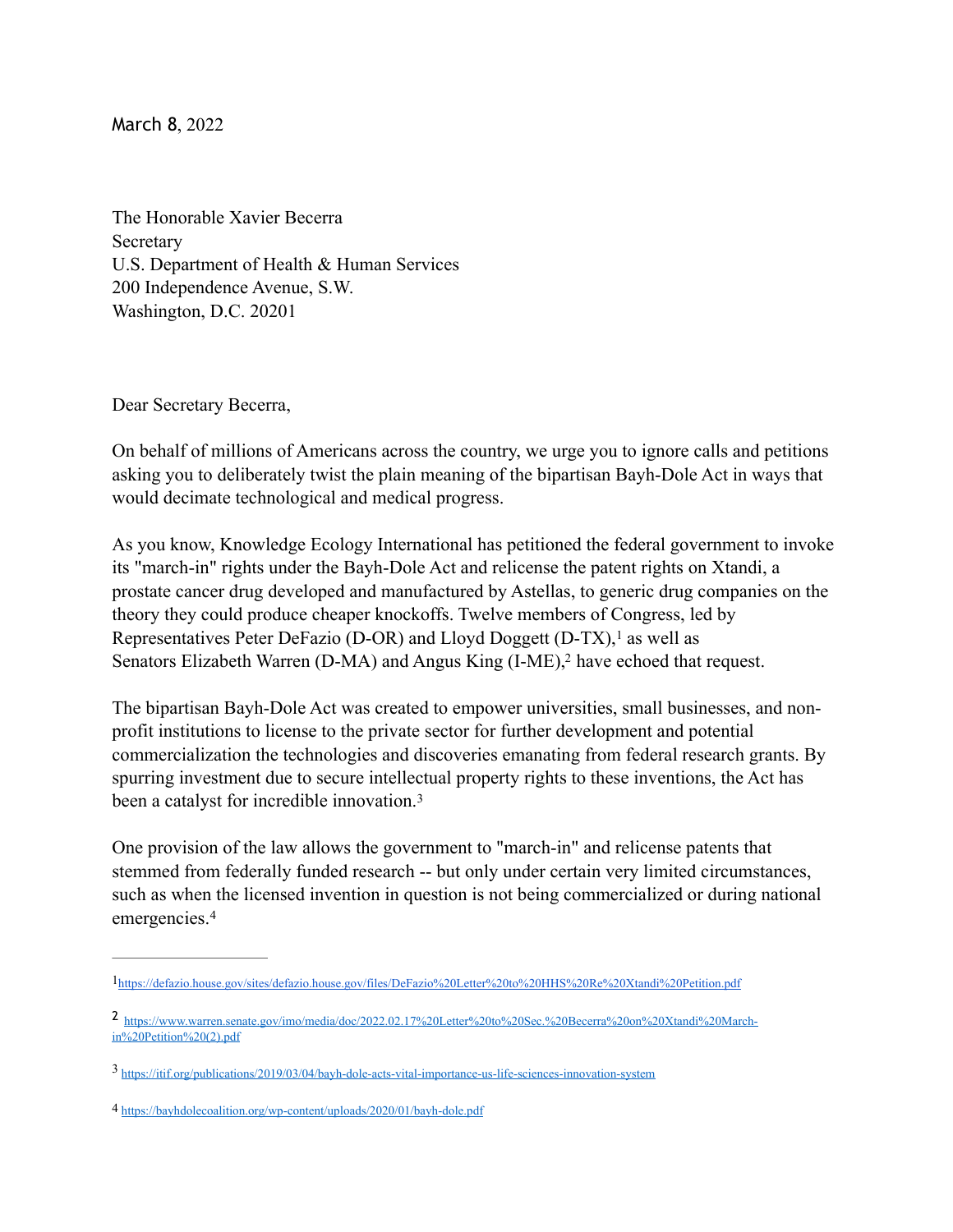<span id="page-1-5"></span>However, Representatives DeFazio and Doggett hinge the proposed march-in entirely on the cost ofXtandi.<sup>[5](#page-1-0)</sup> Yet, the Bayh-Dole Act purposely omitted any mention of product price when it came to march-in rights.

<span id="page-1-6"></span>Of the four statutory grounds that permit the use of march-in rights, not one establishes pricing asa legal application.<sup>[6](#page-1-1)</sup> In fact, the coauthors of the Bayh-Dole Act, Senator Birch Bayh (D-IN) and Senator Robert Dole (R-KS), explicitly noted that they "did not intend that government set prices on resulting products. The law makes no reference to a reasonable price that should be dictated by the government. This omission was intentional.["7](#page-1-2)

<span id="page-1-7"></span>Further, both Democratic and Republican administrations for over 40 years have consistently declined to invoke Bayh-Dole's march-in to control prices. Representatives DeFazio and Doggett's proposal is just one of many deliberate misinterpretations seeking to control the cost of a drug. Not once has a federal agency found these proposals to be legally permissible.<sup>[8](#page-1-3)</sup>

<span id="page-1-8"></span>Beyond the dubious legality of KEI's and Representative DeFazio and Doggett's request, it is patently misguided. Using march-in rights to regulate prices would have a chilling effect on drug development and on other innovative sectors.

The private investments needed to commercialize inventive discoveries arising from federally funded research are massive -- far exceeding initial federal investments. In the case of Xtandi, the federal government funded about \$500,000 of initial, basic research. Astellas, by contrast, spent \$1.4 billion commercializing the drug.<sup>9</sup>

<span id="page-1-9"></span>If the government can revoke firms' intellectual property rights outside of what the statute allows, private companies will never be able to raise the funding for the extensive research required to create new drugs and other technologies. Significant lines of scientific and technological innovation would grind to a halt. Far from getting a better price on products, American taxpayers would instead see their grant dollars wasted, as initial promising insights languish in labs without any private-sector partners willing to commercialize them—as was the case prior to Bayh-Dole.

<span id="page-1-0"></span>[<sup>5</sup>](#page-1-5) [https://defazio.house.gov/sites/defazio.house.gov/files/DeFazio%20Letter%20to%20HHS%20Re%20Xtandi%20Petition.pdf](https://defazio.house.gov/sites/defazio.house.gov/files/DeFazio%2520Letter%2520to%2520HHS%2520Re%2520Xtandi%2520Petition.pdf)

<span id="page-1-1"></span><https://www.law.cornell.edu/uscode/text/35/203> [6](#page-1-6)

<span id="page-1-2"></span>[<sup>7</sup>](#page-1-7) [https://www.washingtonpost.com/archive/opinions/2002/04/11/our-law-helps-patients-get-new-drugs-sooner/d814d22a-6e63-4f06-8da3](https://www.washingtonpost.com/archive/opinions/2002/04/11/our-law-helps-patients-get-new-drugs-sooner/d814d22a-6e63-4f06-8da3-d9698552fa24/?itid=lk_inline_manual_11) [d9698552fa24/?itid=lk\\_inline\\_manual\\_11](https://www.washingtonpost.com/archive/opinions/2002/04/11/our-law-helps-patients-get-new-drugs-sooner/d814d22a-6e63-4f06-8da3-d9698552fa24/?itid=lk_inline_manual_11)

<span id="page-1-3"></span><https://www.jdsupra.com/legalnews/changes-to-march-in-rights-under-bayh-1121759/> [8](#page-1-8)

<span id="page-1-4"></span>[<sup>9</sup>](#page-1-9) <https://newsroom.astellas.us/Astellas-Quote-and-Statement-on-the-Bayh-Dole-Act-and-XTANDI-February-9,-2022>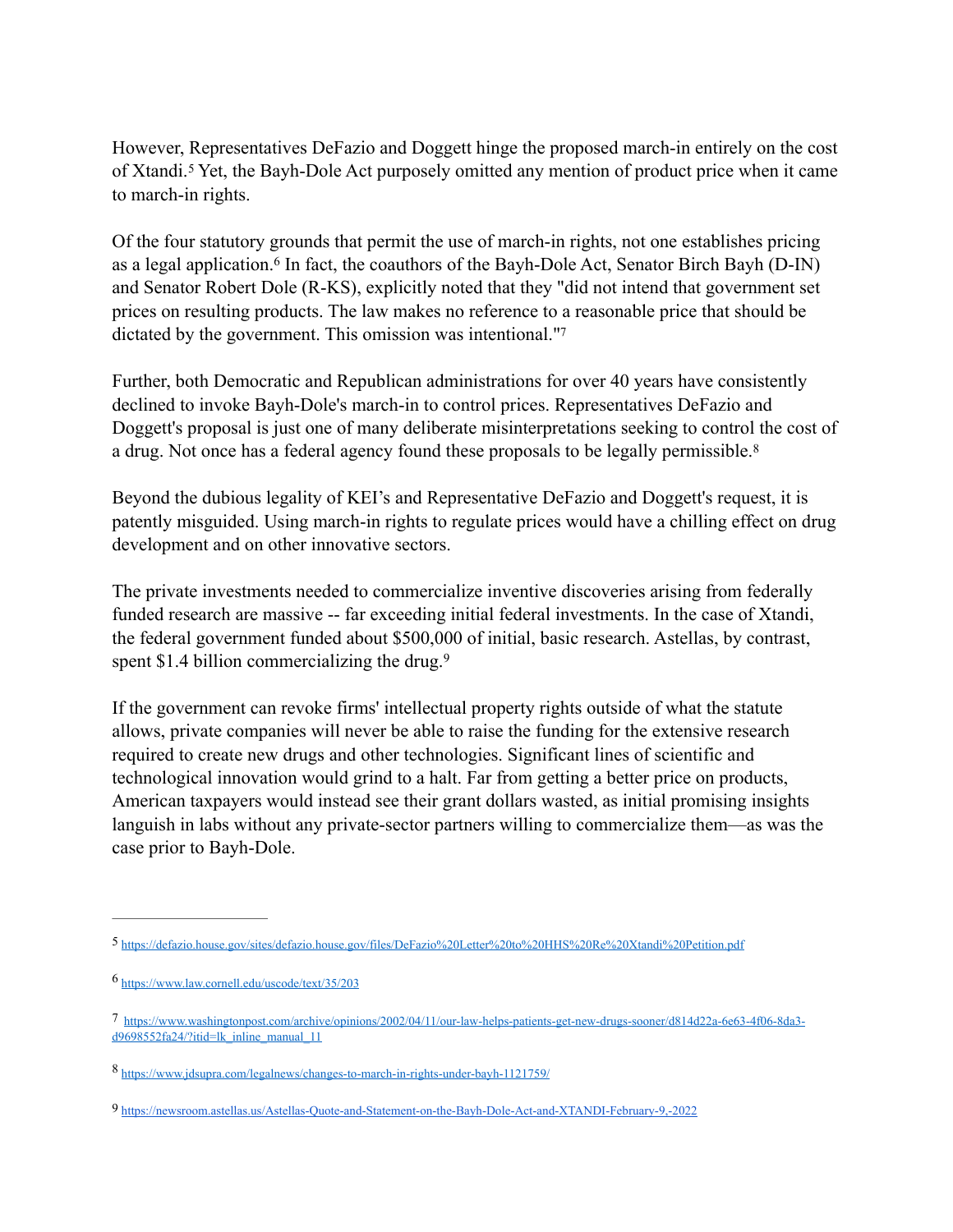We encourage you to uphold the plain meaning and legal framework of the Bayh-Dole Act and turn aside this latest vain petition. Failure to do so would prove disastrous for American workers and consumers.

Respectfully,

James Edwards, Ph.D. Charles Sauer Executive Director President Conservatives for Property Rights Market Institute

President President

C. Preston Noell III George Landrith President President Tradition, Family, Property, Inc. Frontiers of Freedom

Saulius "Saul" Anuzis Jim Martin President Founder/Chairman 60 Plus Association 60 Plus Association

Jeffrey Mazzella Kent Kaiser, Ph.D. President Executive Director

Ed Martin Ashley Baker President Director of Public Policy Eagle Forum Education & Legal Defense Fund The Committee for Justice

Tom DeWeese Gerard Scimeca President Chairman

Beverly McKittrick Karen Kerrigan Director, Regulatory Action Center President & CEO

Ginevra Joyce-Myers Dee Stewart Executive Director President Center for Innovation and Free Enterprise Americans for a Balanced Budget

Seton Motley Kevin L. Kearns Less Government U.S. Business & Industry Council

Center for Individual Freedom Trade Alliance to Promote Prosperity

American Policy Center Consumer Action for a Free Economy

FreedomWorks Foundation Small Business & Entrepreneurship Council